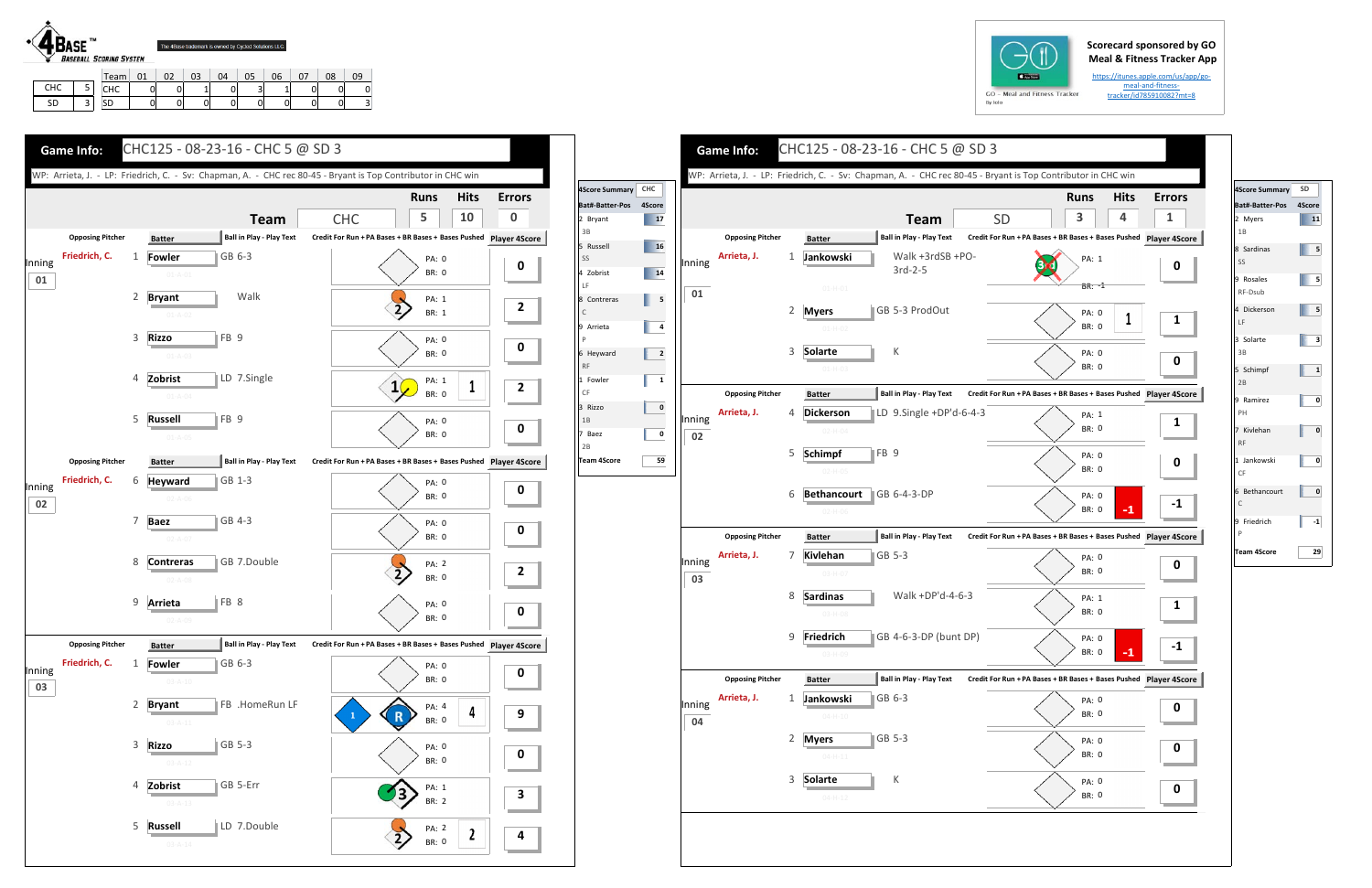## **Scorecard sponsored by GO Meal & Fitness Tracker App**

https://itunes.apple.com/us/app/go‐ meal‐and‐fitness‐ tracker/id785910082?mt=8



SD 3

SD | 0 | 0 | 0 | 0 | 0 | 0 | 0 | 3

| <b>Opposing Pitcher</b> |   | <b>Ball in Play - Play Text</b><br><b>Batter</b>   |                                                                                                                                          |                               |                                                                                                                                                                                                                                                                                                                         |
|-------------------------|---|----------------------------------------------------|------------------------------------------------------------------------------------------------------------------------------------------|-------------------------------|-------------------------------------------------------------------------------------------------------------------------------------------------------------------------------------------------------------------------------------------------------------------------------------------------------------------------|
| Arrieta, J.             | 4 | <b>Dickerson</b><br>$05-H-13$                      |                                                                                                                                          | PA: 1<br><b>BR: 0</b>         | 1                                                                                                                                                                                                                                                                                                                       |
|                         | 5 | FB 8<br><b>Schimpf</b><br>$05 - H - 14$            |                                                                                                                                          | PA: 0<br><b>BR: 0</b>         | 0                                                                                                                                                                                                                                                                                                                       |
|                         | 6 | GB 5-4-3-DP<br><b>Bethancourt</b><br>$05 - H - 15$ |                                                                                                                                          | PA: 0<br>$-1$<br><b>BR: 0</b> |                                                                                                                                                                                                                                                                                                                         |
| <b>Opposing Pitcher</b> |   | <b>Batter</b>                                      |                                                                                                                                          |                               | Player 4S                                                                                                                                                                                                                                                                                                               |
| Arrieta, J.             | 7 | К<br><b>Kivlehan</b><br>$06-H-16$                  |                                                                                                                                          | PA: 0<br><b>BR: 0</b>         | 0                                                                                                                                                                                                                                                                                                                       |
|                         | 8 | <b>Sardinas</b><br>GB 6-3<br>$06-H-17$             |                                                                                                                                          | PA: 0<br><b>BR: 0</b>         | 0                                                                                                                                                                                                                                                                                                                       |
|                         | 9 | Ramirez<br>GB 6-3<br>$06-H-18$                     |                                                                                                                                          | PA: 0<br><b>BR: 0</b>         | 0                                                                                                                                                                                                                                                                                                                       |
| <b>Opposing Pitcher</b> |   | <b>Batter</b>                                      |                                                                                                                                          |                               |                                                                                                                                                                                                                                                                                                                         |
| Arrieta, J.             | 1 | Κ<br>Jankowski<br>$07 - H - 19$                    |                                                                                                                                          | PA: 0<br><b>BR: 0</b>         | 0                                                                                                                                                                                                                                                                                                                       |
|                         | 2 | FB <sub>7</sub><br><b>Myers</b><br>$07 - H - 20$   |                                                                                                                                          | PA: 0<br><b>BR: 0</b>         | 0                                                                                                                                                                                                                                                                                                                       |
|                         | 3 | GB 4-3<br><b>Solarte</b><br>$07 - H - 21$          |                                                                                                                                          | PA: 0<br><b>BR: 0</b>         | 0                                                                                                                                                                                                                                                                                                                       |
| <b>Opposing Pitcher</b> |   | <b>Batter</b>                                      |                                                                                                                                          |                               |                                                                                                                                                                                                                                                                                                                         |
| Arrieta, J.             | 4 | Κ<br><b>Dickerson</b><br>$08 - H - 22$             |                                                                                                                                          | PA: 0<br><b>BR: 0</b>         | 0                                                                                                                                                                                                                                                                                                                       |
|                         | 5 | GB 4-3<br><b>Schimpf</b><br>$08 - H - 23$          |                                                                                                                                          | PA: 0<br><b>BR: 0</b>         | ŋ                                                                                                                                                                                                                                                                                                                       |
|                         | 6 | LD 7.Double<br><b>Bethancourt</b><br>$08 - H - 24$ |                                                                                                                                          | PA: 2<br><b>BR: 0</b>         | 2                                                                                                                                                                                                                                                                                                                       |
|                         | 7 | <b>Kivlehan</b><br>К<br>$08-H-25$                  |                                                                                                                                          | PA: 0<br>BR: 0                | 0                                                                                                                                                                                                                                                                                                                       |
| <b>Opposing Pitcher</b> |   | <b>Batter</b>                                      |                                                                                                                                          |                               |                                                                                                                                                                                                                                                                                                                         |
| Pena, F.                | 8 | Walk<br><b>Sardinas</b><br>09-H-26                 |                                                                                                                                          | PA: 1<br>BR: 3                | 4                                                                                                                                                                                                                                                                                                                       |
|                         | 9 | GB 7.Single<br><b>Rosales</b>                      |                                                                                                                                          | PA: 1<br>1                    | 5                                                                                                                                                                                                                                                                                                                       |
|                         |   |                                                    | <b>Ball in Play - Play Text</b><br><b>Ball in Play - Play Text</b><br><b>Ball in Play - Play Text</b><br><b>Ball in Play - Play Text</b> | Walk +DP'd-5-4-3              | Credit For Run + PA Bases + BR Bases + Bases Pushed Player 4S<br>Credit For Run + PA Bases + BR Bases + Bases Pushed<br>Credit For Run + PA Bases + BR Bases + Bases Pushed Player 4S<br>Credit For Run + PA Bases + BR Bases + Bases Pushed Player 4S<br>Credit For Run + PA Bases + BR Bases + Bases Pushed Player 4S |

|        |                         | 6              |                                | PU <sub>4</sub> |                                 |                                                                      |                       |          |
|--------|-------------------------|----------------|--------------------------------|-----------------|---------------------------------|----------------------------------------------------------------------|-----------------------|----------|
|        |                         |                | <b>Heyward</b>                 |                 |                                 |                                                                      | PA: 0<br><b>BR: 0</b> | $\bf{0}$ |
|        |                         |                | $03 - A - 15$                  |                 |                                 |                                                                      |                       |          |
|        | <b>Opposing Pitcher</b> |                | <b>Batter</b>                  |                 | <b>Ball in Play - Play Text</b> | Credit For Run + PA Bases + BR Bases + Bases Pushed Player 4Score    |                       |          |
| Inning | Friedrich, C.           | 7              | <b>Baez</b>                    | PU <sub>3</sub> |                                 |                                                                      | PA: 0                 | 0        |
| 04     |                         |                | $04 - A - 16$                  |                 |                                 |                                                                      | <b>BR: 0</b>          |          |
|        |                         | 8              | <b>Contreras</b>               |                 | Walk                            |                                                                      | PA: 1                 |          |
|        |                         |                | $04 - A - 17$                  |                 |                                 | 1                                                                    | <b>BR: 0</b>          | 1        |
|        |                         | 9              | Arrieta                        |                 | К                               |                                                                      | PA: 0                 |          |
|        |                         |                | $04 - A - 18$                  |                 |                                 |                                                                      | <b>BR: 0</b>          | 0        |
|        |                         |                |                                | FB <sub>9</sub> |                                 |                                                                      |                       |          |
|        |                         | 1              | <b>Fowler</b><br>$04 - A - 19$ |                 |                                 |                                                                      | PA: 0<br><b>BR: 0</b> | 0        |
|        |                         |                |                                |                 |                                 |                                                                      |                       |          |
|        | <b>Opposing Pitcher</b> |                | <b>Batter</b>                  |                 | Ball in Play - Play Text        | Credit For Run + PA Bases + BR Bases + Bases Pushed Player 4Score    |                       |          |
| Inning | Friedrich, C.           | 2              | <b>Bryant</b>                  |                 | Walk                            |                                                                      | PA: 1                 | 4        |
| 05     |                         |                | $05 - A - 20$                  |                 |                                 |                                                                      | <b>BR: 3</b>          |          |
|        |                         | 3              | <b>Rizzo</b>                   | FB <sub>9</sub> |                                 |                                                                      | PA: 0                 |          |
|        |                         |                | $05 - A - 21$                  |                 |                                 |                                                                      | BR: 0                 | 0        |
|        |                         | 4              | Zobrist                        |                 | LD 8.Double                     |                                                                      | PA: 2                 |          |
|        |                         |                | $05 - A - 22$                  |                 |                                 | 1                                                                    | 3<br><b>BR: 2</b>     | 8        |
|        |                         | 5              | <b>Russell</b>                 |                 | FB .HomeRun L-CF                |                                                                      | PA: 4                 |          |
|        |                         |                | $05 - A - 23$                  |                 |                                 | 2                                                                    | 6<br><b>BR: 0</b>     | 12       |
|        |                         | 6              | <b>Heyward</b>                 |                 | К                               |                                                                      |                       |          |
|        |                         |                | $05 - A - 24$                  |                 |                                 |                                                                      | PA: 0<br><b>BR: 0</b> | 0        |
|        |                         |                |                                |                 |                                 |                                                                      |                       |          |
|        |                         | 7              | <b>Baez</b>                    | LD 8            |                                 |                                                                      | PA: 0<br><b>BR: 0</b> | 0        |
|        |                         |                | $05 - A - 25$                  |                 |                                 |                                                                      |                       |          |
|        | <b>Opposing Pitcher</b> |                | <b>Batter</b>                  | Ф.              | Ball in Play - Play Text        | Credit For Run + PA Bases + BR Bases + Bases Pushed    Player 4Score |                       |          |
| Inning | Friedrich, C.           | 8              | <b>Contreras</b>               |                 | GB 6-3                          |                                                                      | PA: 0                 | 0        |
| 06     |                         |                | $06 - A - 26$                  |                 |                                 |                                                                      | BR: 0                 |          |
|        |                         | $\mathsf g$    | Arrieta                        |                 | FB 9.Triple                     |                                                                      | PA: 3                 |          |
|        |                         |                | $06 - A - 27$                  |                 |                                 |                                                                      | BR: 1                 | 4        |
|        |                         | 1              | <b>Fowler</b>                  |                 | Walk                            |                                                                      | PA: 1                 |          |
|        |                         |                | $06 - A - 28$                  |                 |                                 | $\mathbf{1}$                                                         | BR: 0                 | 1        |
|        | Morrow, B.              | $\overline{2}$ | <b>Bryant</b>                  |                 | FB 8-SacFly                     |                                                                      |                       |          |
|        |                         |                | $06 - A - 29$                  |                 |                                 | $\mathbf{1}$                                                         | PA: 0<br>1<br>BR: 0   | 2        |
|        |                         |                |                                |                 |                                 |                                                                      |                       |          |
|        |                         | 3              | <b>Rizzo</b>                   |                 | $\sf K$                         |                                                                      | PA: 0                 | $\bf{0}$ |
|        |                         |                | $06 - A - 30$                  |                 |                                 |                                                                      | <b>BR: 0</b>          |          |